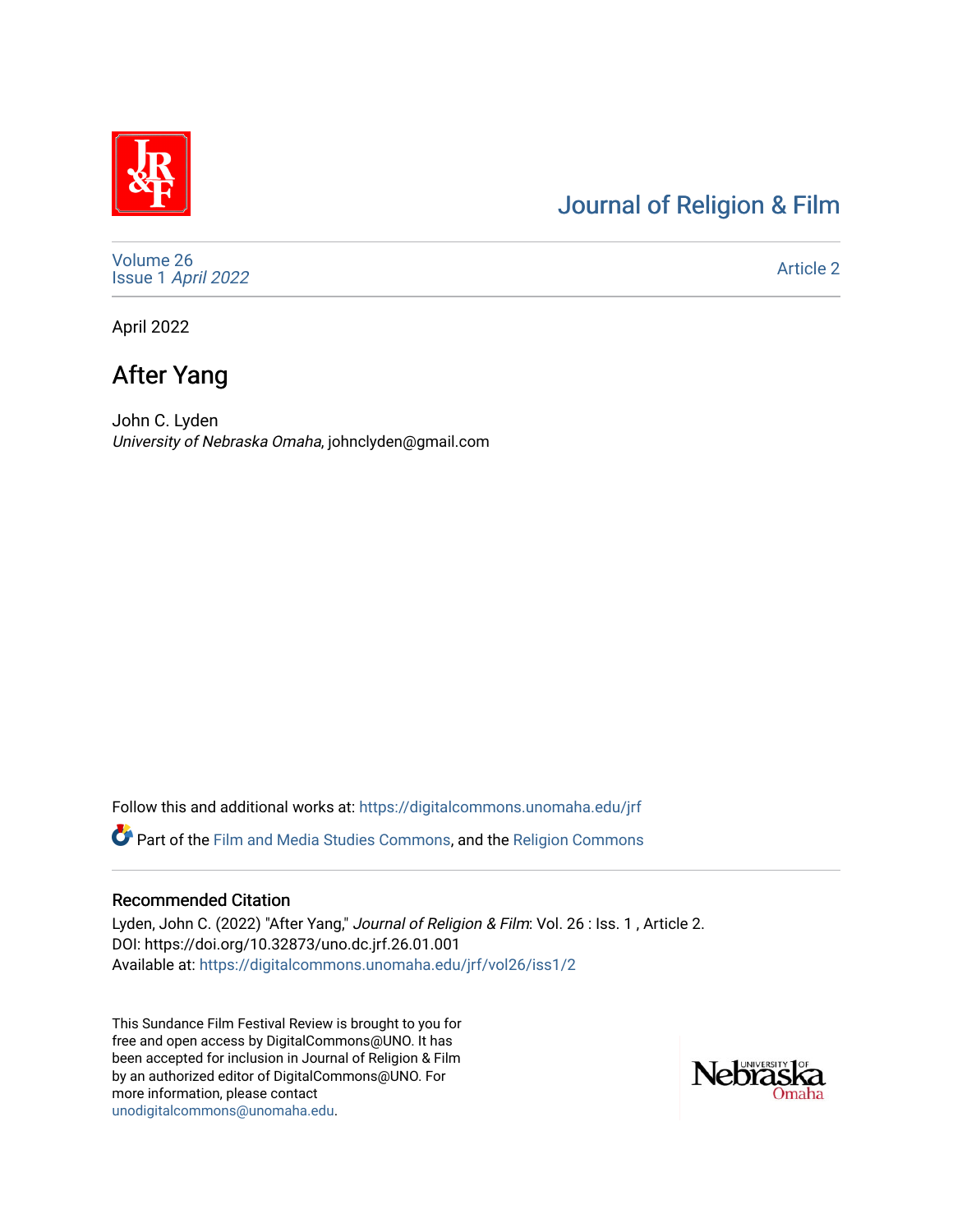### After Yang

### **Abstract**

This is a film review of After Yang (2021), directed by Kogonada.

### Keywords

Androids, Artificial Intelligence, Death, Grief, Memory

### Creative Commons License



This work is licensed under a [Creative Commons Attribution 4.0 License](https://creativecommons.org/licenses/by/4.0/).

#### Author Notes

John Lyden is Professor of Religious Studies and the Blizek Professor of Religion and Film at University of Nebraska Omaha. He has been the Editor of the Journal of Religion & Film since 2011. He is the author of Film as Religion: Myths, Morals, and Rituals (NYU Press), and the editor of the Routledge Companion to Religion and Film and co-editor (with Eric Michael Mazur) of the Routledge Companion to Religion and Popular Culture. He also co-edited, with Ken Derry, The Myth Awakens: Canon Conservativism, and Fan Reception of Star Wars (Wipf and Stock 2018).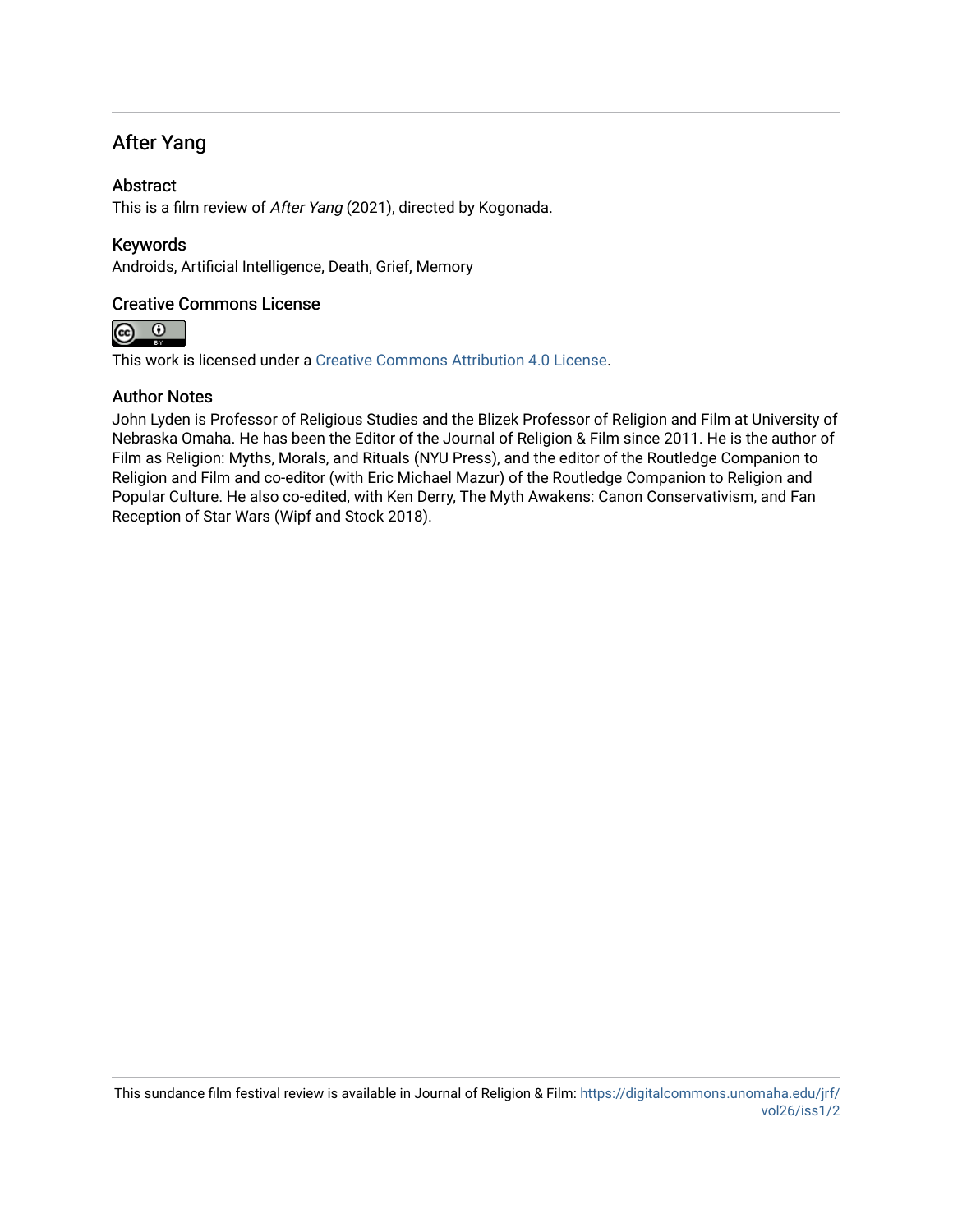Lyden: After Yang



**After Yang (2021), dir. Kogonada**

In a not too distant future, Jake (Colin Farrell) and Kyra (Jodie Turner-Smith) have purchased a second-hand android, Yang (Justin H. Min), as a companion for their adopted daughter Mika (Malea Emma Tjandrawidjaja). They have had him her whole life, so when he malfunctions and stops working, they seek to have him repaired—but they find that their warranty does not cover a "core malfunction." As Jake tries without success to find a way to bring Yang back to life, the family confronts the mortality of Yang and the loss to them, but they also learn more about Yang's life before he came to them, and wrestle with the notion of Yang's own personhood.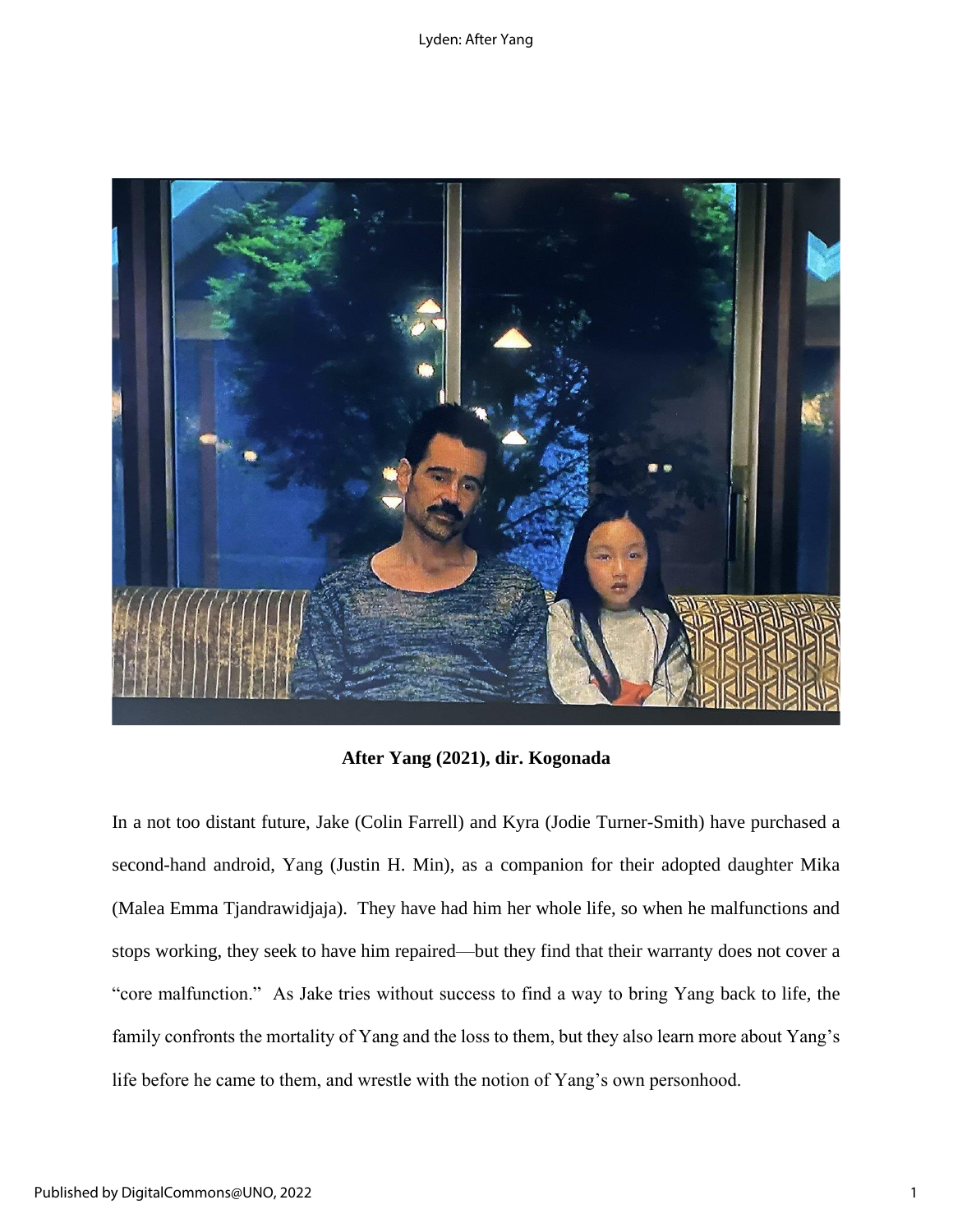Robot stories have always dealt with the question of what it means to be human by suggesting that these artificial beings can have an interior life and a quest for meaning that may not be so different from our own. More significantly, such stories suggest that the same questions we might raise for these hypothetical artificial beings also apply to us: why are particular events viewed as significant enough to keep in memory? How is our sense of self impacted by our experiences of joy and pain over time? Is the meaning of our life determined by whether we "live on" in an afterlife, or can meaning be found in a finite life? As Jake uncovers Yang's memories, he relives them himself, including a conversation about why Jake chose to run a tea shop. Jake told Yang that he once saw a documentary about tea and how its quality is indescribable, but perhaps comparable to taking a walk in a damp forest after the rain. Yang understands the metaphor, and that "a cup of tea can contain the world" in a particular place and time. As they share drinking tea in a ritualized fashion, Yang longs for a deeper experience, but perhaps understands it better than he thinks because he recognizes the longing for it. Spiritual experience for humans is also rarely articulated or understood fully, but it is felt, and Yang is not without feelings.

Yang's feelings are also encountered when Jake uncovers Yang's memories of his previous owners, and we learn that he experienced loss and pain like any human might. Yang longs for connection, and finds it in the families that he has joined, the memories of which are not erased when he acquires a new family. They treat him like a person, and there is no reason not to view him that way, given his interior life. This is also a future world that includes clones, who also experience some prejudice in being viewed as less than fully human—and we learn that Yang also forged meaningful connections with them, through a shared history that again demonstrates his ability to care for others, even those he has lost, as having had lives with worth.